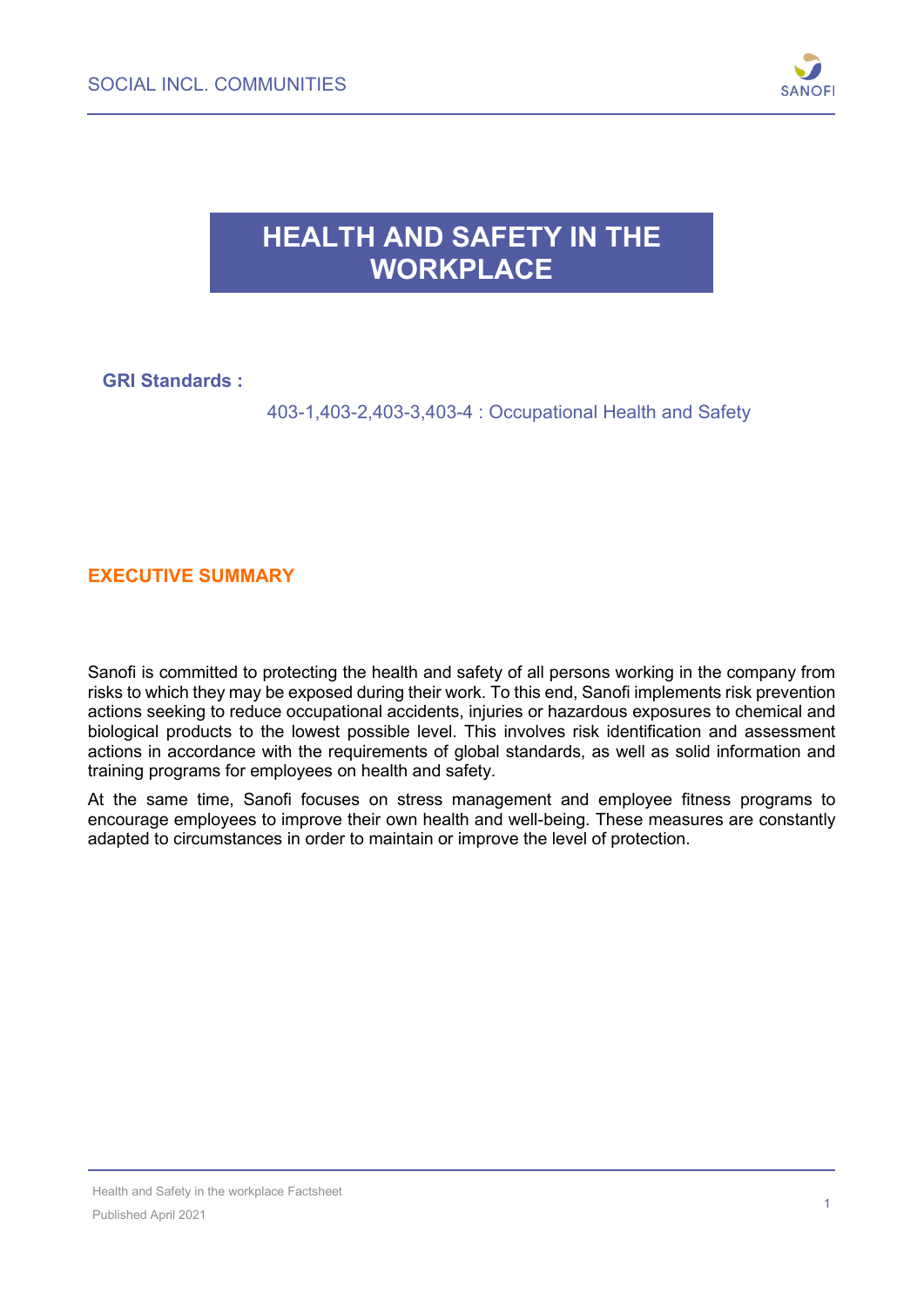# **TABLE OF CONTENTS**

| 2.3. Improved monitoring and analysis of potentially serious injuries (PSis) 6 |  |
|--------------------------------------------------------------------------------|--|
|                                                                                |  |

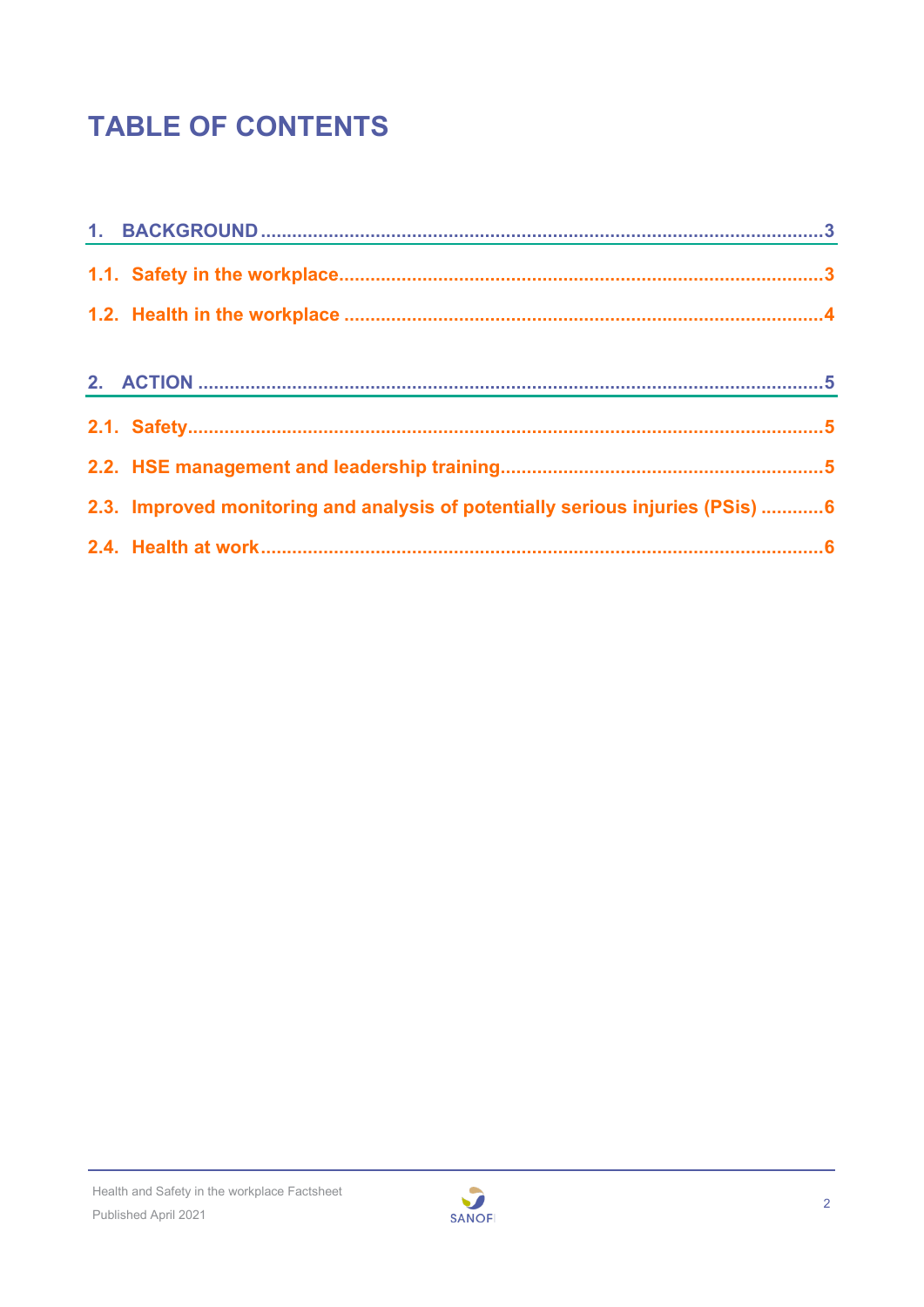#### <span id="page-2-0"></span>**1. BACKGROUND**

#### **The men and women of Sanofi are the real drivers of our business performance, and their well-being is essential to our success. We are committed to ensuring the health and safety of all people working at Sanofi.**

Sanofi care about its employees' health and safety, and know it is an essential component in the success of its business. Limiting the occurrence of diseases and injuries has a direct positive impact on productivity and costs by avoiding repeated absences, medical expenses and insurance premiums.

To provide a safe environment and healthy conditions for our workforce as well as outside contractors, Sanofi implements measures designed to limit the risk of disease and injury that cause pain and suffering and affect employees' quality of life. The Company takes a preventive approach by seeking to avoid accidents and minimize exposure to hazardous agents. At the same time, Sanofi focuses on stress management and employee fitness programs to encourage individuals to improve their own health and well-being.

#### <span id="page-2-1"></span>**1.1. Safety in the workplace**

Creating a safe working environment is first and foremost a matter of reducing workplace accidents and injuries to the lowest possible level. Sanofi's safety approach includes:

- Conducting risk assessments as of the initial phases of our activities and for each change;
- Applying risk minimization methods in all situations, for all processes and projects;
- Using the hazard vetting method each time manufacturing or equipment is scaled up;
- Focusing on organizational and human factors in safety management;
- Providing continuous employee awareness and training programs about prevention and protection systems;
- Providing support for managers while taking specific steps to ensure the safety of independent contractors;
- Making constant progress on our road safety record with the support of the Sanofi Road Safety Committee;
- Developing initiatives to improve employees' health and safety during business travel;
- Sharing Injuries Learning Experiences through all Sanofi's sites;
- Promoting Safety routines for employees to engage dialog about the hazards consciousness and prevention.

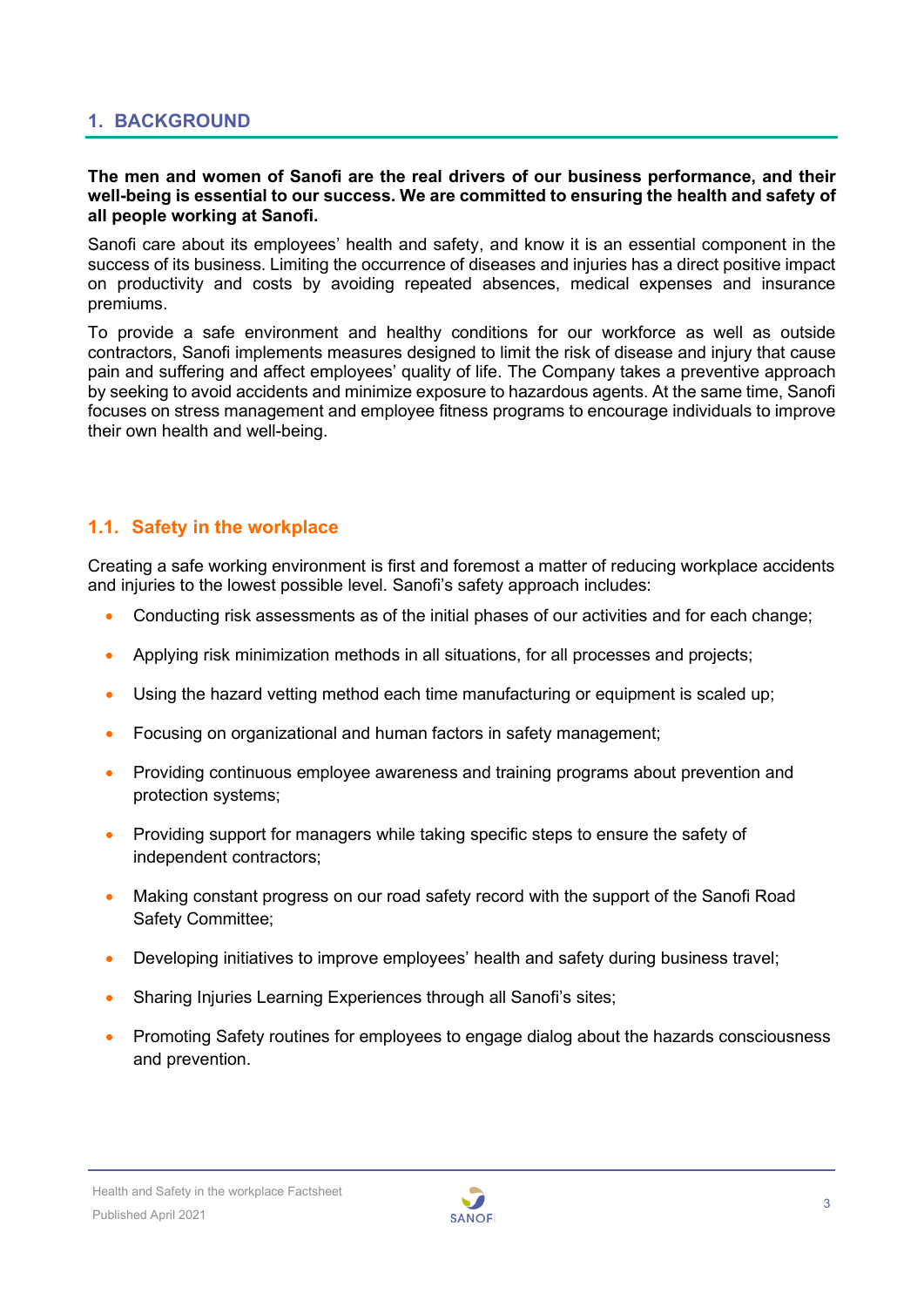**The Sanofi Road Safety Committee** determines our global road safety program by analyzing worldwide road safety results and setting objectives for our affiliates. Each site then implements a program to address its specific road and motor vehicle safety issues, based on the committee's guidance and its own risk assessments. Proven success factors to improve road safety include: strong support from management, sufficient resource allocation, clear objectives, and regular reviews. Fleet safety and driver training programs are also important, as are the accurate reporting and analysis of all motor vehicle accidents and work-related injuries.

#### <span id="page-3-0"></span>**1.2. Health in the workplace**

Ensuring the physical and mental health of each employee consists of minimizing exposure to chemical, biological, radiations, physical risks, ergonomics constraints, and well-being at work. It also involves occupational hygiene assessments and control strategy to protect employees' health.

Our approach to health in the workplace is based on:

- Identifying jobs and occupational hazards;
- assessing workplace;
- controlling the risks, including the hierarchy of control: elimination, substitution, engineering, administrative controls including medical surveillance and the use of personal protective equipment.

Our approach is built on a solid foundation, Sanofi's Health, Safety and Environment (HSE) management system. Central to our occupational health responsibility is the expertise, facilities and global requirements/standards that have been established to assure robust programs globally.

Occupational health departments and HSE departments, with occupational hygiene competences, are working together to prevent any health effects on employees.

Baseline and routine worker monitoring programs of occupational health risks is a key responsibility for our Medical and HSE experts, guided by our global requirements/standards.

Sanofi's Regional deployed Occupational Physicians / Nurses and occupational health clinics located in our operations to provide the health expertise and facilities needed to support this important area of responsibility. Working with our HSE experts, these occupational health experts partner to assure all aspects of employee health are managed properly.

Occupational hygiene programs are managed by HSE department in order to maintain a good knowledge of all potential exposure on hazardous agents for health of employees. It includes a constant vigilance on the effectiveness of risk control.

Our pro-active initiatives also include health programs and ways to share best practices among our key medical doctors, who provide leadership for the network of occupational physicians working at Sanofi sites around the globe.

Where appropriate, both occupational hygiene monitoring, air exposure, and biomonitoring technologies are in place to track occupational exposure. We intend to improve workplace knowledge on hazardous agents and their effects. Training sessions organized for employees and managers are designed to enhance well-being at work. We also rely on the guidance of in-house expert committees.

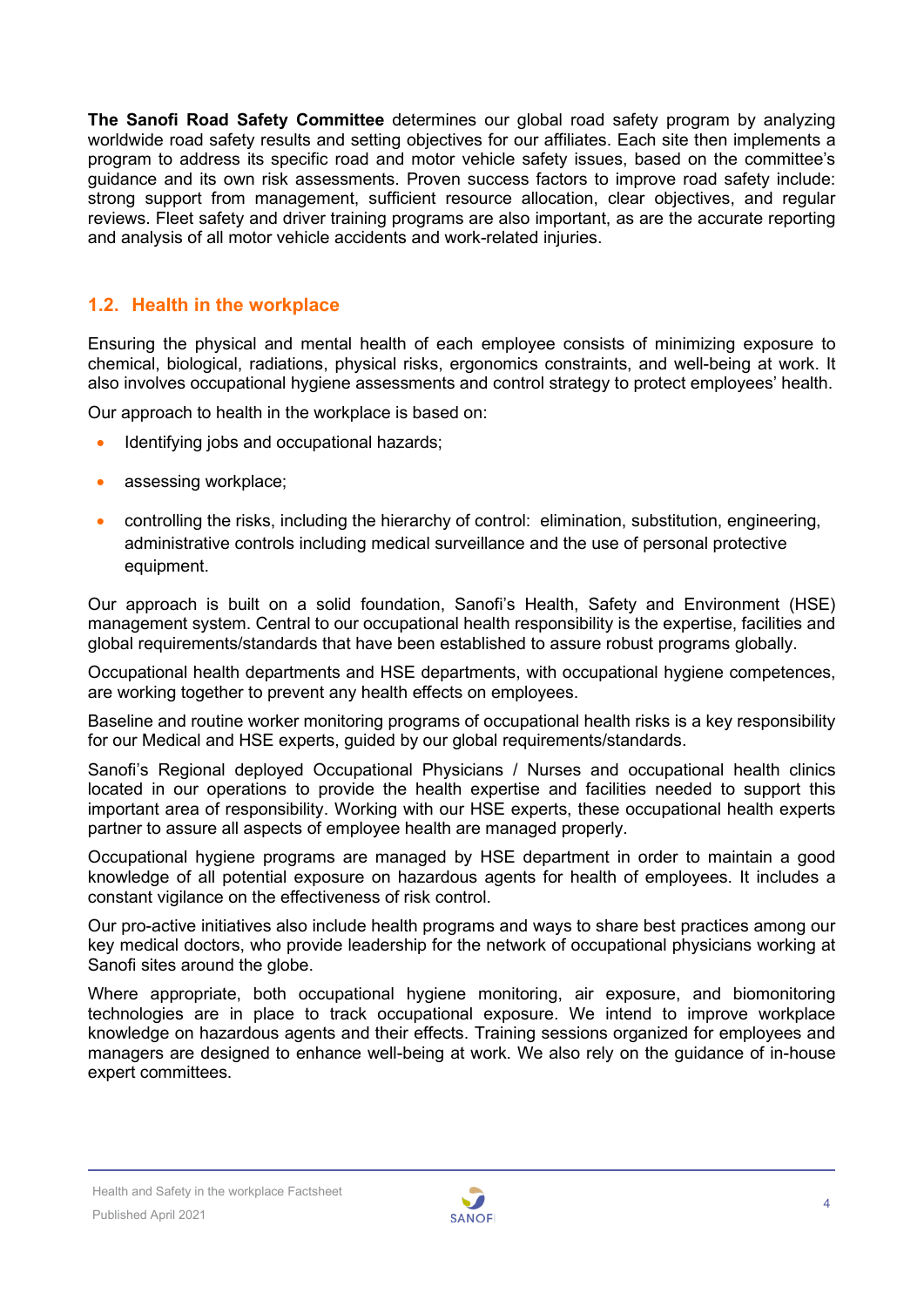#### <span id="page-4-0"></span>**2. ACTION**

#### <span id="page-4-1"></span>**2.1. Safety**

We maintain a safe working environment for our employees and seek to reduce as far as possible the occurrence of workplace accidents by monitoring injury rates and developing a wide range of initiatives including in human and organizational factors management.

| <b>Occupational health-safety</b>                                     | 2020 | 2019 |
|-----------------------------------------------------------------------|------|------|
| Lost Time Injury Frequency rate (LTI-FR) worldwide (Sanofi employees) | 0.9  | 1.3  |
| Lost Time Injury Frequency rate (LTI-FR) for temporary employees      | 17   | 1.9  |
| Lost Time Injury Frequency rate (LTI-FR) for independent contractors  | 17   | 2.1  |
| Lost Time Injury Frequency rate (LTI-FR) all workers                  | 11   | 15   |

The LTI-FR for total personnel as well as for the individual types of personnel strongly improves vs. 2019, mainly due to less slip-trip-fall injuries and less injuries related to motor vehicle accidents.

In addition, Sanofi defined criteria for the potential severity of occupational accidents to better target the types of actions to be implemented to reduce the number of potentially serious injuries (PSI) and to integrate human and organizational factors into the in-depth analysis of these events. Our target is to focus the company's efforts on actions to pro-actively prevent potentially serious accidents rather than limiting efforts to post-accidental corrective measures. PSI have been systematically characterized, reported and analyzed in-depth.

#### <span id="page-4-2"></span>**2.2. HSE management and leadership training**

The HSE Culture Training aims to promote the HSE culture amongst the employees of all Sanofi entities. In total, more than 95% employees have participated in the programs since its launch, including the Life Saving Rules.

- Site heads and members of the site management committees have taken the Safety & Leadership cycle at the Centre Européen d'Education Permanente (CEDEP);.
- As part of the leadership training, a specific module has been developed, training for managerial safety visits, followed by more than 900 employees;
- For the technical and regulatory part, a basic training on basic explosive atmosphere risk prevention (ATEX) has been developed and deployed and was completed by more than 1200 people worldwide;
- A Special Safety Culture program was implemented in 2019 and was continued in 2020: "The Rules That Save Life" followed i by more than 84400 Sanofi employees worldwide. The program is mandatory for all new comers;
- In 2019, the rollout of the "Safety Management Visit" programme has been continued with new management training sessions, and is now in place at all sites with more than 17,000 visits made.
- An onboarding HSE managers remote training program has been developed and deployed in October, 30 HSE collaborators worldwide have started or completed the program by the end of 2020.

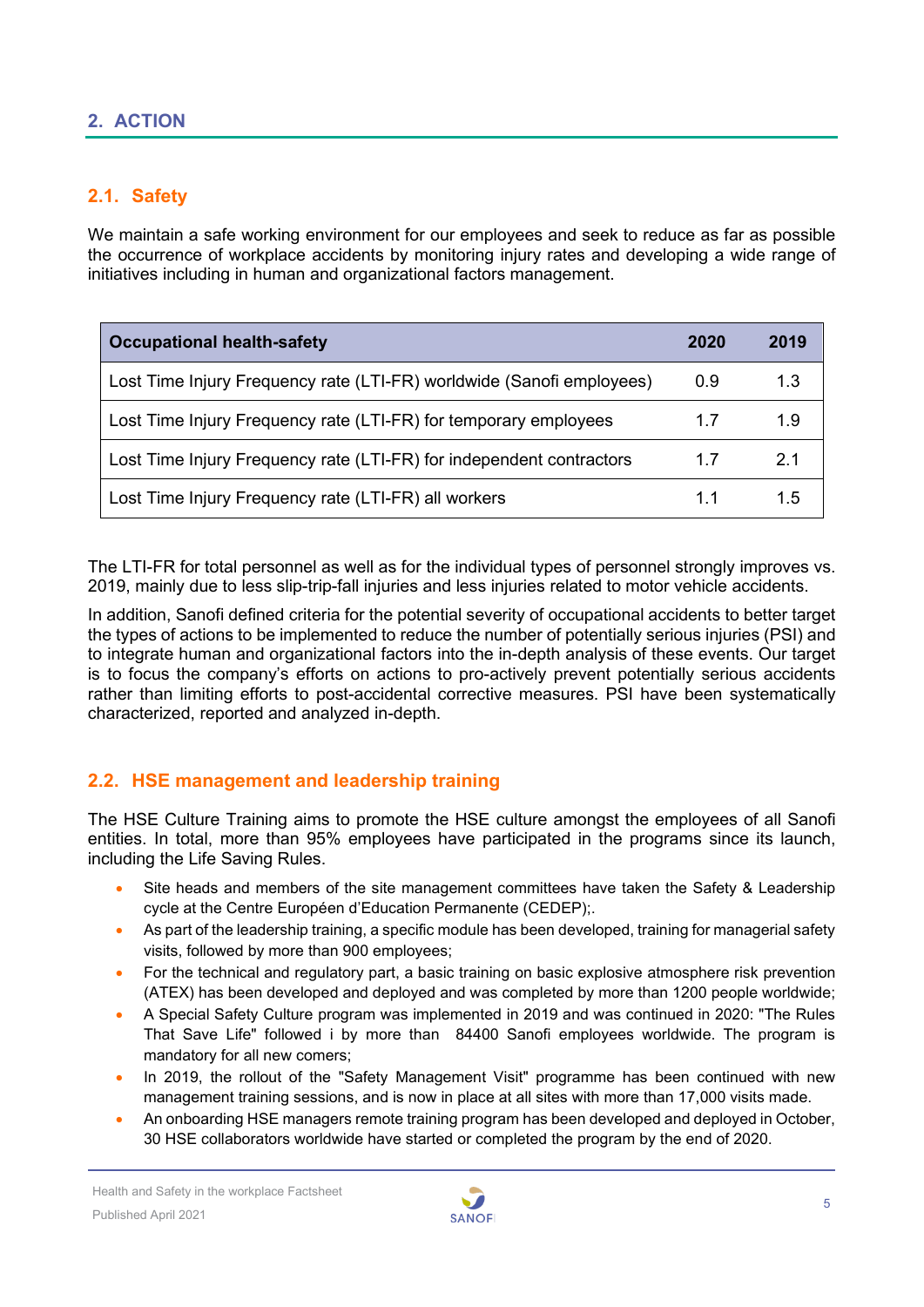In 2020, following the COVID-19 crisis, elearning training modules have been developed for the return on the workplace for commercial operations and have been completed by about 11200 people worldwild.

#### <span id="page-5-0"></span>**2.3. Improved monitoring and analysis of potentially serious injuries (PSis)**

Since 2016, prevention measures for serious and potentially serious injuries have been strengthened by developing a methodology to analyze the root causes of serious or potentially serious injuries. The aim is to avoid any recurrence of these events and to gradually develop a safety culture for all Sanofi staff, outside company personnel and temporary workers.

To this purpose, a training program has been designed to create a network of experts worldwide specialized in the in-depth analysis of events.

<span id="page-5-1"></span>In 2020, the number of PSI (Potential Serious Injury) is 70 (versus 54 in 2019)

#### **2.4. Health at work**

The broad range of initiatives to ensure our employees' health and well-being includes a well-being program to promote healthy living and prevent diseases, programs to prevent psychosocial risks, training for occupational hygienists and biosafety officers, and monitoring of occupational health.

#### **2.4.1. Occupational health - medical surveillance**

Occupational diseases and their causes are collected according a formal new classification based on international classification of jobs and diseases.

The recognition of the occupational nature of a disease in France may take quite long (over six months).

As of December 31, 2020, 34 occupational diseases have been declared worldwide: 26 in France, six in Germany and two in North America, where recognition and declaration systems are well established. 9 occupational diseases reported late for 2019 are contained in the 2020 figures.

In 2020, 14 occupational diseases in France were recognized out of 26 diseases that had been declared as of January 25, 2021. In North America, two were recognized out of two declared. In Germany, no occupational disease was recognized out of six declared so far.

The Occupational illness rate (Number of illness / number of working hours within Sanofi \* 1 million) has increased - due to the inclusion of 9 late reported cases from 2019 into the 2020 figures - from 0.15 in 2019 to 0.19 in 2020. If the occupational diseases are allocated to the original year of declaration, the occupational illness rate has decreased from 0.20 to 0.14.

#### **2.4.2. Recognizing professionalism in occupational hygiene training**

Sanofi continued to strengthen employees' skills on site with respect to occupational hygiene. Training programs are provided by Experts and international training modules offered by the Occupational Hygiene Training Association (OHTA). Each session is an intense week of lesson validated by an exam validated by an external organization BOHS. Training have been proposed in China, India, Europe, Tunisia, Brazil and France.